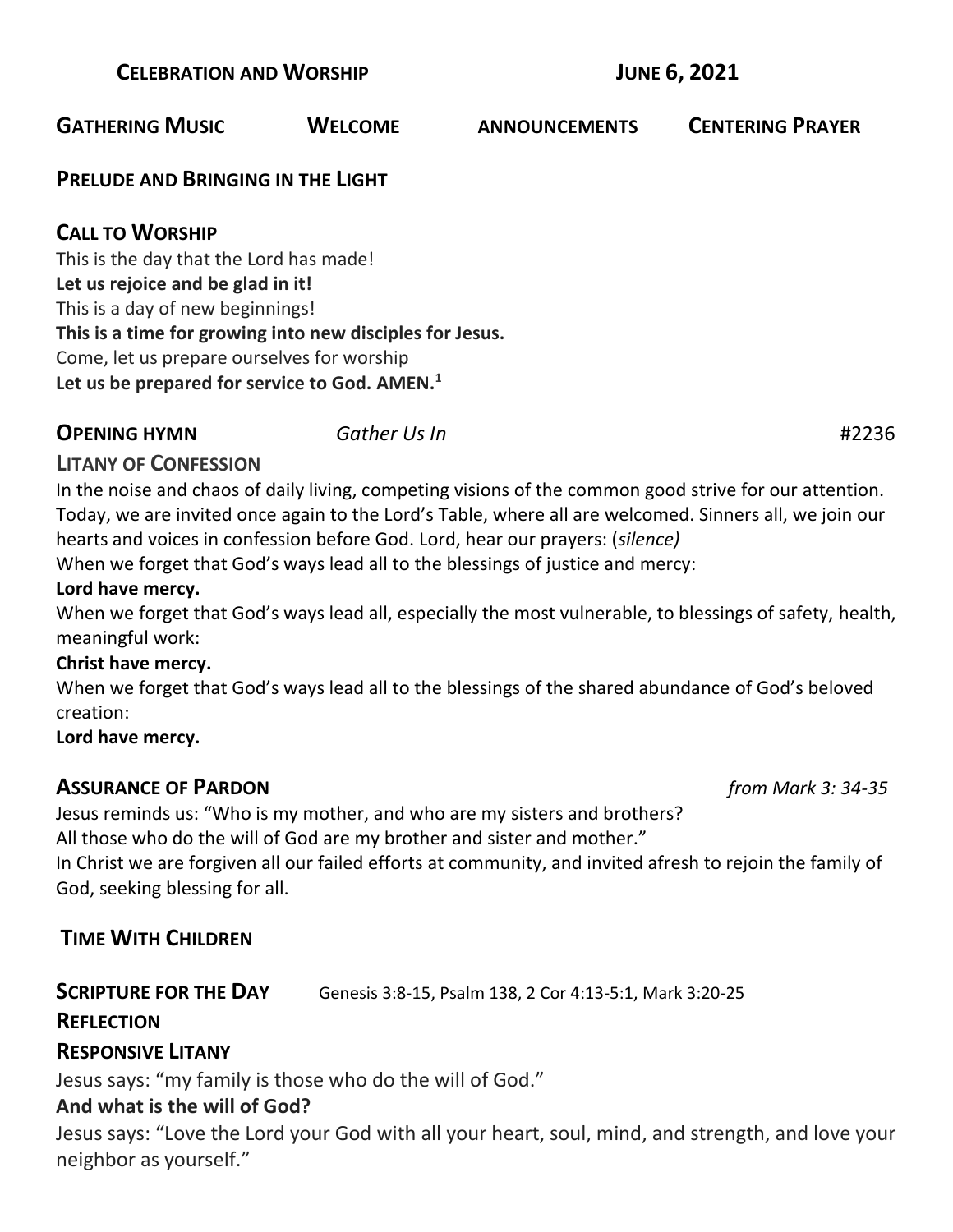# **And who is my neighbor?**

Jesus says: "the one who showed mercy  $-$  go and do likewise."

#### **So how do we know who to exclude?**

Jesus says: "a house divided against itself cannot stand."

# **We are called into the family of all God's people. We are called the Body of Christ.**

It is the Holy Spirit who brings us together, and it is the Holy Spirit who gives us the gift of faith.

#### **Who are we to deny the Spirit's work?**

United by the power of the Spirit, through the grace of our Lord Jesus Christ, we commit to doing the will of God, and proclaiming the truth of the good news: That there is nothing that can separate us from God's love.

**Love is love is love.<sup>2</sup>**

#### **DEDICATION OF OUR GIFTS AND OURSELVES.**

# **GATHERING AT THE LORD'S TABLE**

*As we sing together, the communion elements will be passed to you in the pews. We'll take the bread and cup together, when directed. Then place everything in the Ziploc, and drop in the wastebasket as you leave.* 

| <b>HYMN</b>                       | The Servant Song vs 1-5 | #2222 |
|-----------------------------------|-------------------------|-------|
| <b>THANKSGIVING AND COMMUNION</b> |                         | pg 15 |
| <b>SENDING FORTH</b>              | The Servant Song vs 1/6 | #2222 |
| <b>Desieriamiasi</b>              |                         |       |

# **BENEDICTION**

#### **POSTLUDE**

 *We follow the Light of Christ into the World* 

Thanks to all who have let the office know they would serve as a greeter or usher once a month or so. Would you like to add your name to the list? Clipboard is on the table in the back or call the office and leave a message.

Congregation Care team is meeting this Thursday, June 10 at 11am. If you're serving on a ministry team, are they gathering this month? Check with each other, and then let the office know. Summer's the best time to plan, and meetings can be via email, as long as the office is in the loop!